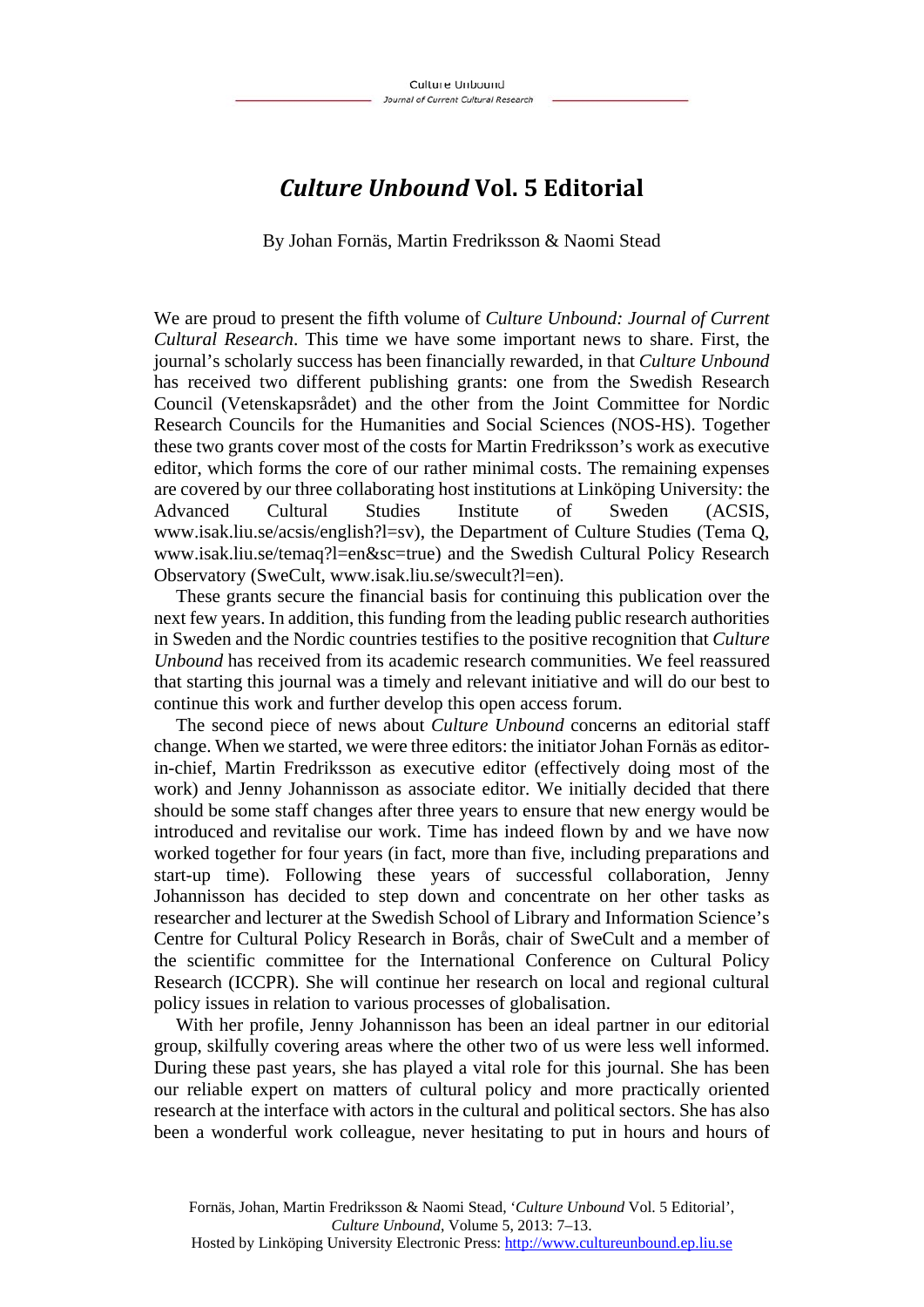unpaid work. She has always been a thorough reader, carefully and efficiently editing articles in terms of language and style as well as argumentation and scholarly quality. We already miss her, but feel reassured that she continues to be among our loyal supporters as a permanent advisor and member of the editorial board. Her profound insights into current issues of culture, policy and research remain highly useful to us, and we particularly love her for always being prepared to come up with good ideas and keeping our spirits up. We thank her for all this, and wish her continued success in all she does.

While we thus both wish that we could continue working with Jenny forever, the positive side of such an inevitable change in the editorial team is, of course, that it has given *Culture Unbound* a new associate editor, who will be able to contribute fresh ideas and perspectives to the journal. **Naomi Stead** is perfectly suited to these tasks. She is based at the School of Architecture at the University of Queensland in Brisbane, Australia, where she is a Senior Research Fellow at the ATCH (Architecture Theory Criticism History) Research Centre. Besides her academic research, she is also a writer of cultural and architecture criticism for various professional publications. Broadly speaking, her research interests concern the architectural humanities, intellectual history in architecture and the cultural studies of architecture (for further information, see www.uq.edu.au/atch/dr-naomi-stead). More specifically, her doctoral dissertation intersected the fields of architecture, museology and aesthetics, addressing the cultural politics of recent purpose-built social-history museums. Later work has examined the role and purpose of criticism in architecture and other arts, and the 'cultural logic' of architecture in the state of Queensland. Furthermore, she is conducting a major project on gender equity in the architecture profession. In a diverse range of publications, she has also touched upon state policy, media representations, gender studies, mythologies, authorship and experimental writing practices.

Naomi Stead trained as an architect at the University of South Australia, receiving a Bachelor of Architecture with first-class honours before taking up a PhD scholarship under John Macarthur at the University of Queensland in 1999. Moving to Sydney in 2001, she worked at the School of Architecture at the University of Technology Sydney (UTS), where she taught for seven years. Having completed her PhD dissertation in 2004, Naomi was in late 2007 a Visiting Postdoctoral Fellow at the Advanced Cultural Studies Institute of Sweden, Norrköping, a position funded by the Swedish Institute. This was how we got to know her, and our paths have since crossed many times as she has been an active participant in our various cultural research conferences and other activities.

We hope that Naomi Stead will feel at home as a *Culture Unbound* editor together with us. She will be able to further widen our international horizons and enrich our global networks. She will also help us develop the more aesthetic aspects of our publishing, including new and experimental modes of academic writing and presentation as well as working on the interfaces between scholarly and cultural practices. Her wide transnational experience includes not only research and criticism but also exhibitions and art projects, such as the 2009 exhibition 'Mapping Sydney: Experimental Cartography and the Imagined City', plus a series of short films made in 2009 for the UTS Equity and Diversity Unit, and the project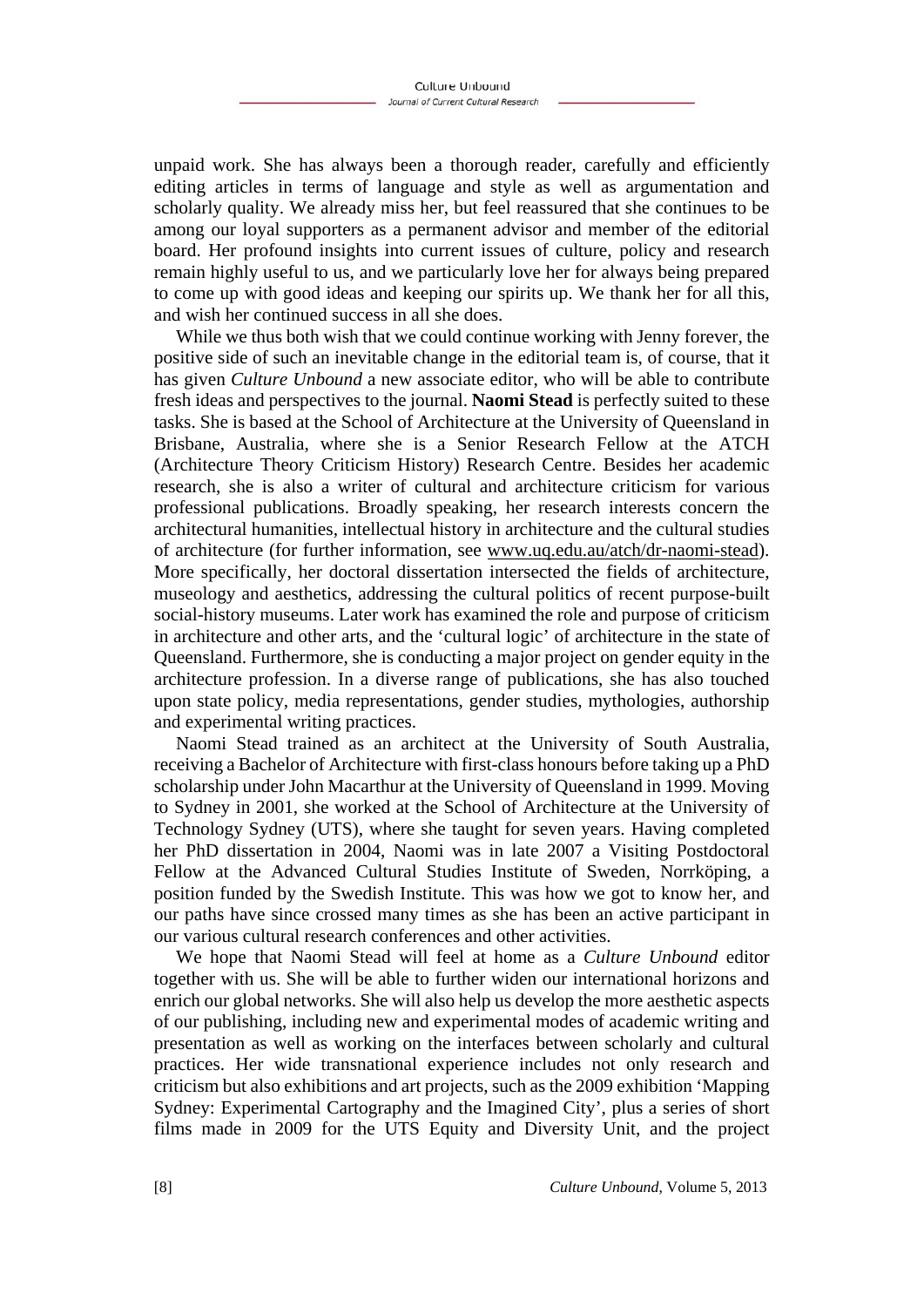'Documentation: The Visual Sociology of Architects'. Furthermore, she is one of the co-founders and co-editors of the website *Parlour: Women, Equity, Architecture*  (http://www.archiparlour.org/), which is the focus of her research work on gender equity in the architecture profession. Naomi is widely published as an art and architectural critic in Australia, writing regularly for *Design Observer*, *Architecture Australia* (of which she was a contributing editor, 2003–2012), *Architectural Review Australia*, *Monument*, *Artichoke*, *PolOxygen* and [*Inside*]. In 2008, she was awarded the Adrian Ashton Prize for Architectural Writing by the New South Wales chapter of the Australian Institute of Architects. She has extensive experience as an academic editor, having for three years edited the scholarly journal *Architectural Theory Review*, and in 2012 editing the book *Semi-Detached: Writing, Representation and Criticism in Architecture* (Uro: Melbourne, 2012).

We have invited Naomi to briefly reflect on some aspects of her work that she feels are particularly relevant to *Culture Unbound*.

## **Naomi Stead: Some Ideas for the Future**

It is my very great pleasure and privilege to join the editorial team of *Culture Unbound*, although I find that Jenny Johannisson leaves very large shoes to fill! The breadth of her interests and expertise, and her generosity with time and ideas, provides an aspiration I will strive to fulfil. Fortunately, I will be assisted in this by the two remaining collaborators, Johan and Martin, in whom I have found the wonderful combination of rigorous and exacting scholarly standards, coupled with a strong intellectual curiosity and openness to new research objects and approaches. All of these attributes, I think, have contributed to the outstanding quality of the first four volumes of *Culture Unbound*, and is certain to be continued from what I have seen of the exciting publishing schedule of this year and next*.* Amongst the burgeoning field of open access online journals, this one is, in my opinion, distinguished by excellent scholarship as well as an inclusive and lively editorial approach.

These attributes suit my own intellectual approach since, as it will be clear from the introduction above, my scholarly work (and extra-scholarly artistic and critical practice) covers a wide ambit. Partly this springs from my background and education in architecture – a discipline that is inherently interdisciplinary, and also has the same 'magpie' tendencies of other creative disciplines, to collect intriguing ideas from a range of fields, then arrange and curate them in new ways. While at times I have wrestled with the implications of this, of being a curious generalist in an academic world that tends to value driven specialists, eventually I realised that the field of cultural research really needs both: on the one hand it needs careful and close specialisation in highly specific areas, and on the other hand it needs creative leaps between diverse ideas and observations, across distinct disciplines and methods. It is the latter that I try to pursue in my work, and that I find to be one of the most satisfying aspects of intellectual life. I also hope that it might be a potentially valuable contribution I could make to *Culture Unbound*.

So in considering some themes and ideas that I might bring to bear in the coming years of my association with the journal, drawing on my architectural background, I thought first (and perhaps rather obviously) of the intersections, interrelations and interactions between cultures and their spatial settings. Architects consider buildings objects of culture in their own right, while they are also trained to design spaces in which living cultures can flourish and literally 'take place'. For this they need a delicate sense of how spatial formations can either encourage or discourage an engaged, active sense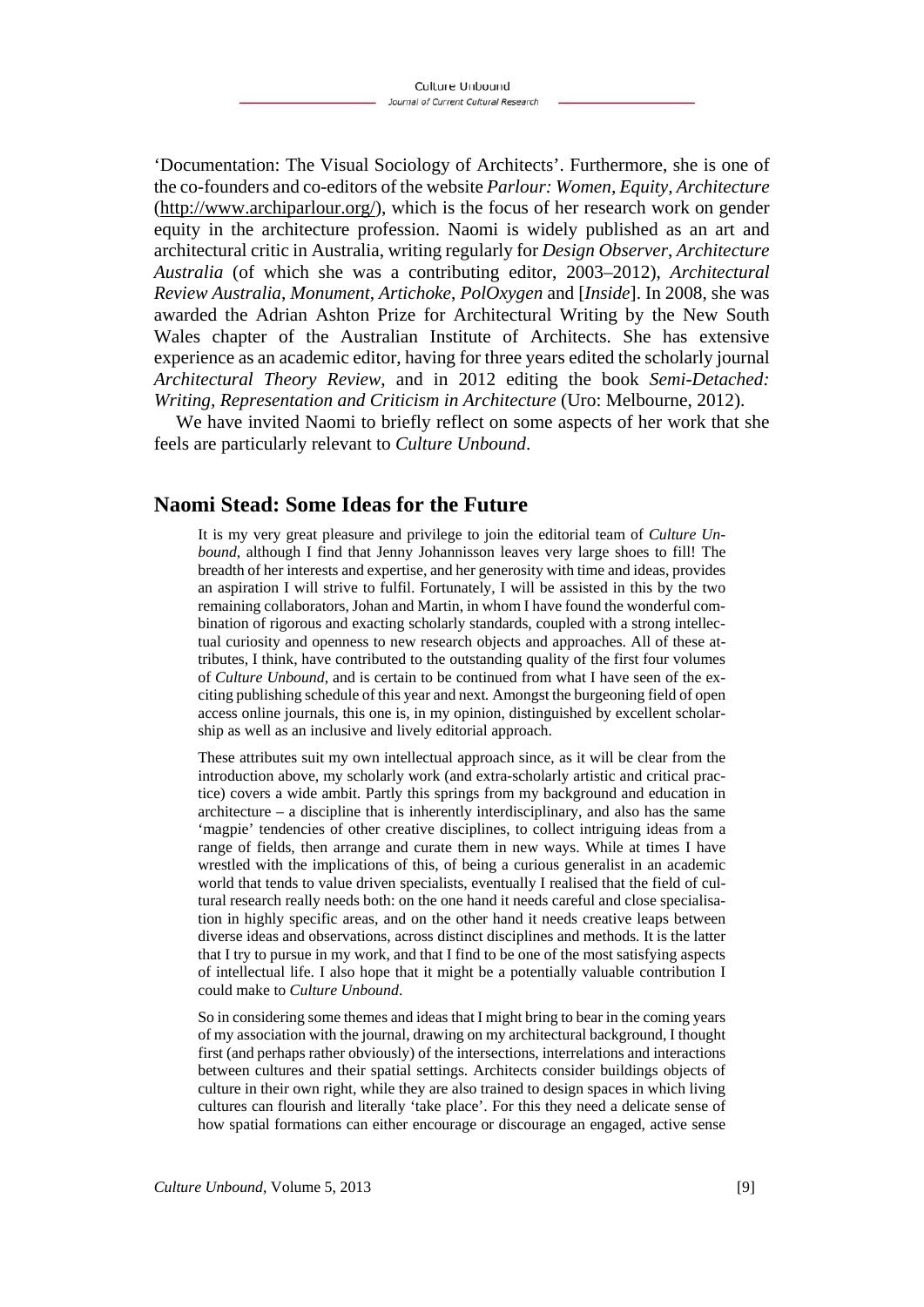of inhabitation on the part of building occupants and users. They also need an appreciation of how spaces become vessels for narrative – for a human drama played out between material things as well as immaterial affects and attachments. The notion of occupation has been given additional dimensions and currency by political events of recent years. But the implications of occupation go well beyond the public domain, entering far into the private lives of people and objects, and into their practices and actions. Cultural research springing from a literary or media studies perspective has sometimes dismissed or ignored the spatial environment in which activities take place, or taken the setting to be too contingent and contextual to be a valid or achievable object of study. But spaces have effects, and I think there is more to be said about occupation, and about where things take place.

This is by no means a new approach; indeed the 'spatial turn' has arguably been superseded by the 'material turn' in present intellectual fashion. I would argue though that architectural approaches have long combined the spatial and material – the built environment makes spaces through material means; it is about materiality on many levels – not only about this chair and this window, but also the material objects and practices with which spaces are inhabited and occupied. There are thus many objects and ideas still to be pursued, in how culture is materialised and practised in space – whether examining specific practices in particular kinds of spaces, at a range of scales (cities, streets, street corners; houses, bedrooms; workplaces, boardrooms; high-rise car parks, the interiors of cars), or spatial metaphors (familiar ideas of 'topography' or 'territory' or 'field' or 'world'), or spatial concepts and atmospheres, I think there are still stones left unturned.

I also wonder about the possibilities of new innovative methods for observing, recording and evidencing cultures in spaces – from micro-scale ethnographic studies of specific practices, to visual research and its kaleidoscopic potential for recording rich data instantaneously, to new digital methodologies, which are developing as rapidly as online participatory culture itself, to experimental writing practices, and other creative and practice-based methods – it seems to me there is much scope for inventive, illuminating and exciting cultural research to be done, and to be published in *Culture Unbound*.

## **The 2012 Volume**

The past year has been a period of growth for *Culture Unbound*, both in regard to published articles and popularity. Our statistics show that an increasing number of readers are finding their way to *Culture Unbound*. The journal's website had about 37 000 visitors in 2012, which is a huge increase compared to 2011 with approximately 22 000 visits. The traffic peaked in October and November, just after the release of the theme section 'Self-care Translated into Practice', when we had more than 8500 visitors over a period of two months. The most downloaded thematic sections were 'Fashion, Market and Materiality', published in April 2011, with 1168 downloads, followed by 'Signs of the City/City of Signs', from December 2009 (1033 downloads), and 'Shanghai Modern', from February 2012 (864 downloads). These figures confirm that while new issues attract many readers, our old publications have a long lifespan, which contributes to a steady and longterm growth in readers. Most visits came from Sweden, the United States, China, the United Kingdom and Germany and we are pleased to see that we reach a lot of readers not only outside Scandinavia but also outside the English-speaking world.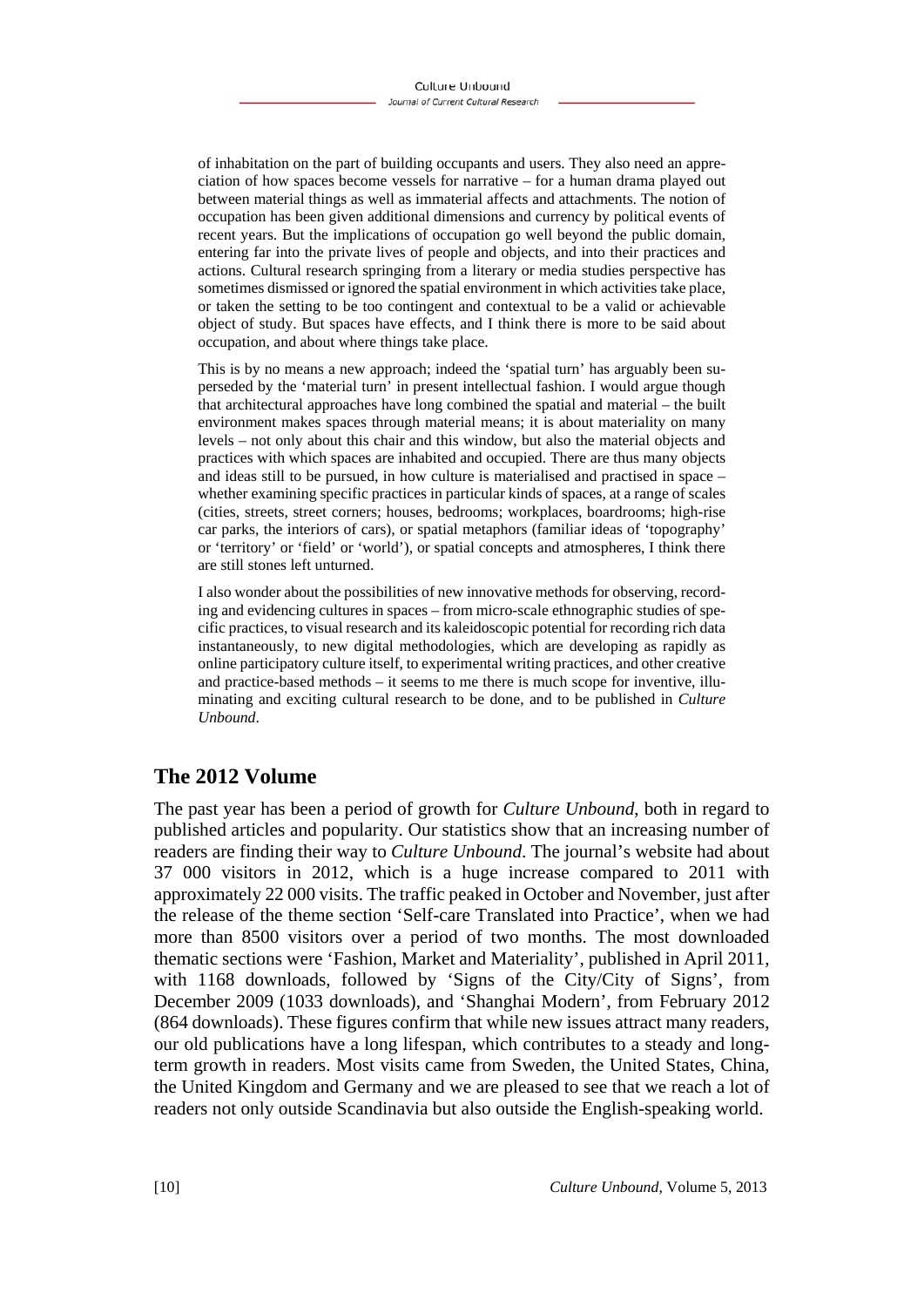As for the content, the journal continues to grow. Over the past year, we have published four thematic sections, comprising 34 articles and more than 750 pages. We are, however, convinced that we are expanding in more than simply a quantitative sense. The choice of topics tells of a growing variety of subjects and perspectives. The last volume opened with Justin O'Connor and Xin Gu's theme section on China and modernisation: 'Shanghai Modern: The Future in Microcosm?' This was followed by the theme section 'Culturalisation at an Australian–Swedish Crossroads', which derived from a research project about culturalisation and globalisation conducted in collaboration between the Department for Culture Studies at Linköping University and the Institute for Culture and Society at the University of Western Sydney. The subsequent theme, 'Self-care Translated into Practice?' analysed everyday implications of the recent discourses of the individual's responsibility for his or her own medical well-being. The last thematic section of 2012, 'Objectification, Measurement and Standardization as Social Processes', applied an interdisciplinary perspective to how contemporary trends towards increasing quantification of social life relate to issues of governmentality, management, education, identity politics and artistic innovation.

These achievements have also been acknowledged by Open Humanities Press, which included *Culture Unbound* in its archive in 2012, as well as by the two aforementioned funding agencies: Vetenskapsrådet and NOS-HS. One of those who evaluated *Culture Unbound* for the latter pointed out:

During its four years of existence the journal CU has found and firmly marked its profile. Its structure and coverage are flexible and future-oriented. In this respect it hardly overlaps with other journals. And even if so, the open accessibility of the articles and abundance of references they provide rather cross-fertilizes the international scholarly discourse. In my view, by widening its global network of authors and referees the journal will further strengthen its position both in the international academia and in wider intellectual circles which are interested in the changes that occur in postmodern society.

We are, of course, glad that the reviewer commended our striving towards a broad interdisciplinary scope, but we are particularly pleased to see that he or she acknowledged our attempts to attract and include authors from a wider geographical field: 'the academic dialogue that CU has opened with Chinese and Australian scholars is definitely welcome. One can only encourage the journal to continue to expand in the chosen direction exploring e.g. Russian, Indian and Japanese scholarly fields'. In our first four years, *Culture Unbound* has published authors from twenty-one different countries and four continents, but as the reviewer correctly pointed out, there remains work to be done on that front, and in the coming years, we hope to be able to present contributions not only from Russia, India and Japan, but also from Africa and South America.

## **In the Pipeline for 2013**

As with our previous volumes, we continue to work with thematic sections. These often have a background in some kind of research conference or other academic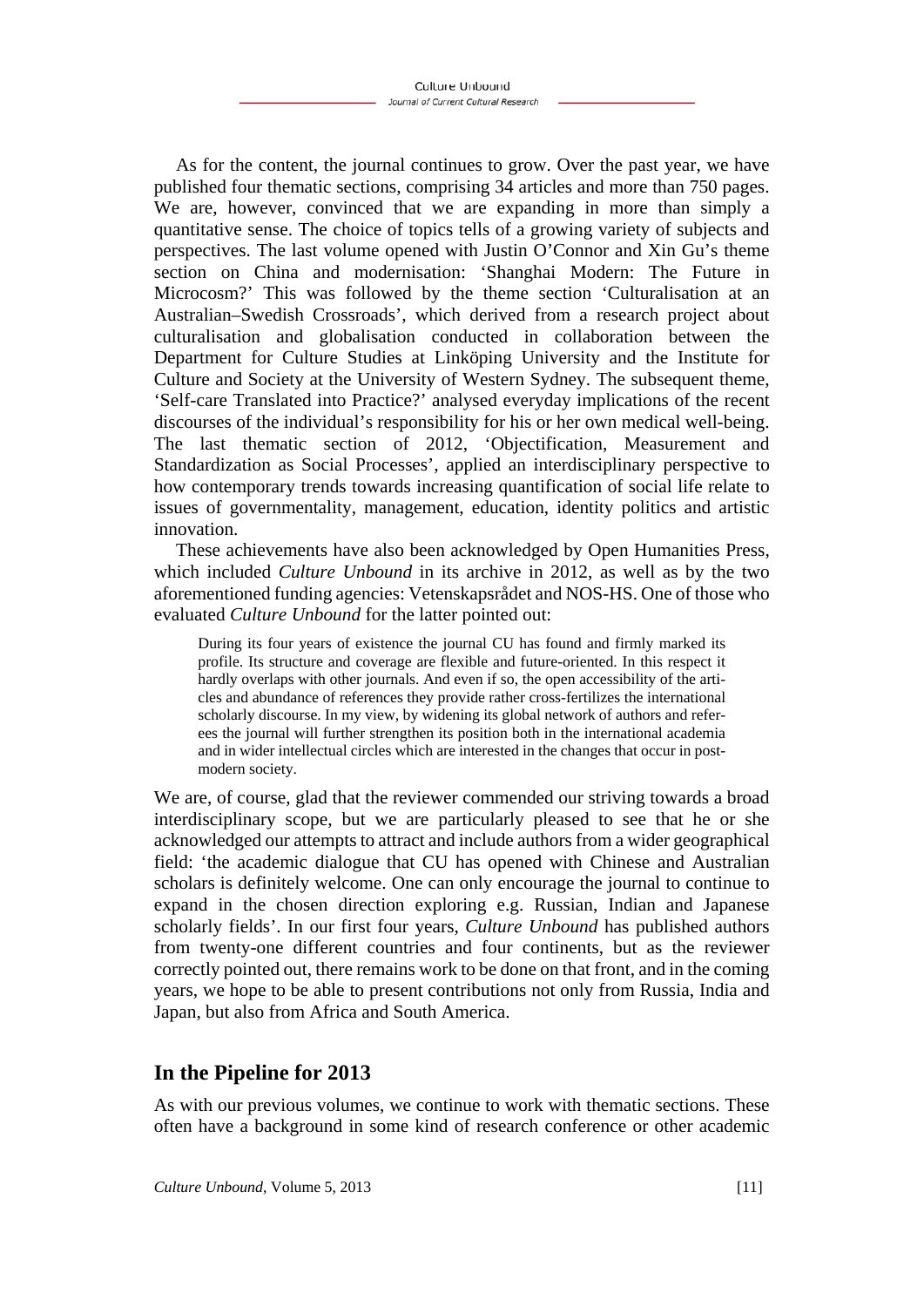event. Publishing a set of articles on various interrelated topics means making them public and at the same time also shaping a public for them. Readers visiting the *Culture Unbound* website are like flâneurs who gather in a square and share a common experience. That is why we plan to make some significant changes to the website over the coming year. Apart from improving accessibility and navigability, we also hope to make better use of the possibilities of interactivity that the medium offers and widen circulation and discussion of the articles we publish.

In late modern times, public spaces are increasingly becoming mediatised, even though there was always a mix of physical and virtual communication: the early bourgeois public sphere relied heavily on the printed press, while today's new social movements cannot be reduced to pure media events. All the talk of the Arab Spring as a Twitter or Facebook revolution should, for instance, not make anyone forget that marching in the streets or meeting in the same room remains as essential in the Middle East in 2012 as in Paris in 1789. The mediatisation of the public sphere (or multiple, differentiated but intertwined spheres of publics) has changed the conditions for social interaction, but the physical arenas for interaction remain important – for scholarship as well as for politics, culture or everyday life. Media history shows how there is always a dense and two-way interplay between on the one hand co-presence at the agora or in the various houses and rooms used for social events and on the other hand the mediated publics gathering as readers, listeners, viewers or interactive 'prosumers'. This all comes back to the importance of acknowledging the interrelations between culture and its spatial settings that form a focal point for Naomi's research.

This is thus also true for academic research. *Culture Unbound* is a mediated open access forum that enables readers to appropriate intellectual contents across any distance, but the texts we publish have always been shaped by individuals interacting on all levels. The theme sections make this particularly clear as they often present texts of which at least some tend to derive from a particular academic event: a seminar, workshop or conference in which researchers have met up to discuss and interpret their findings. This is true for many of our previous themes, but also for this first article release of 2013. Together with this editorial, we have published as well two sets of articles deriving from the conference 'Current Issues in European Cultural Studies', which was held in Norrköping in June 2011. The first is edited by Ferda Keskin, Johan Fornäs and Martin Fredriksson, and consists of five reports that document the conference's attempt to map the current state of cultural studies in Europe through a series of panel discussions about cultural research in different geographic regions. The second is a more conventional thematic section, entitled 'Feminist Cultural Studies' and edited by Hillevi Ganetz and Fanny Ambjörnsson. It focuses on the encounter between feminism and cultural studies, which became one of the most important and appreciated issues of the conference. Together they reflect some of the heterogeneity of subjects whose coexistence can characterise the contemporary field of cultural research.

The coming volume looks to be the most comprehensive so far and we have a number of exciting, engaging and highly relevant subjects planned. In June, this first release will be followed by a thematic section on 'Communication Culture in Practice' by Samantha Hyler that explores the practical applicability of cultural